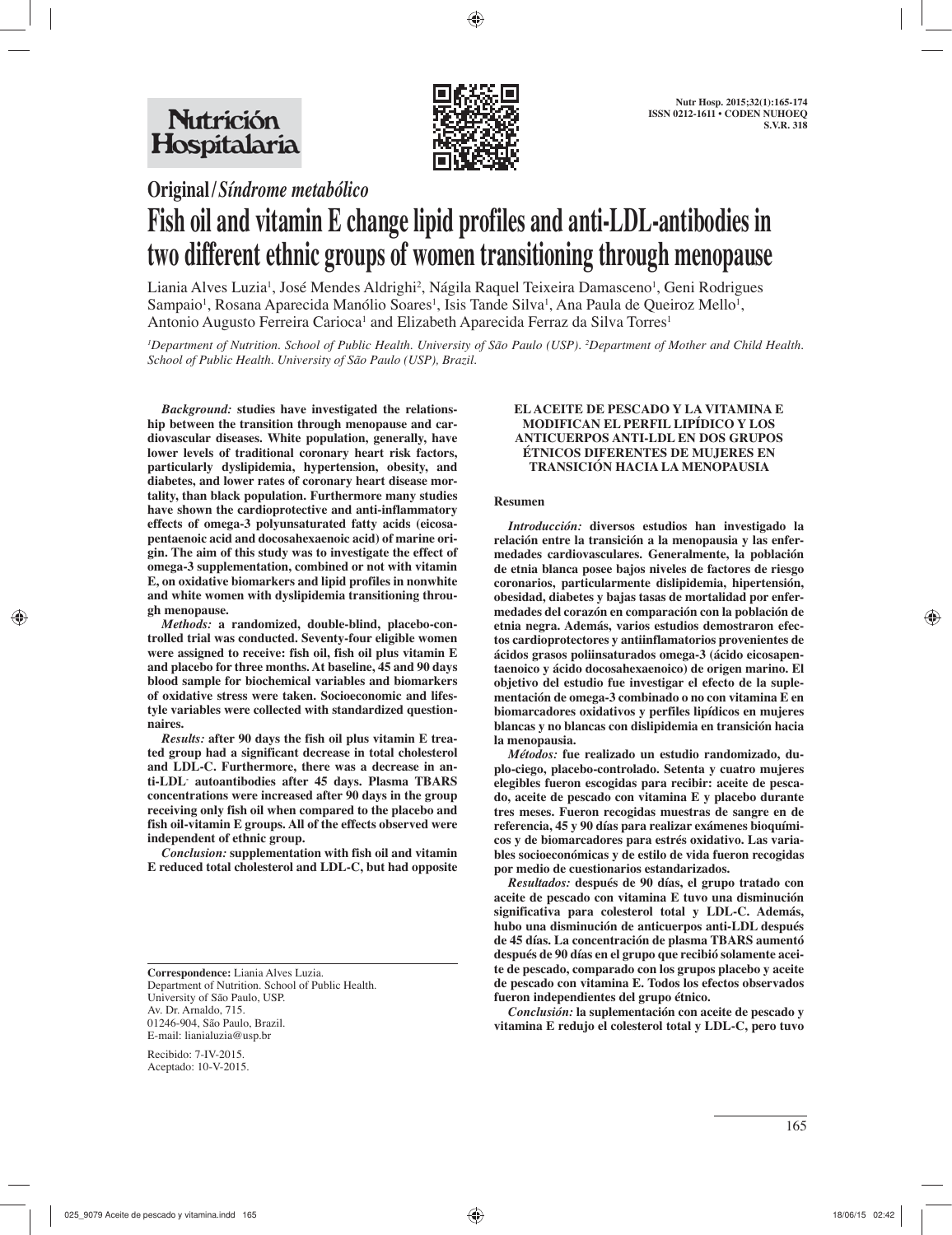**effects on oxidative stress compared to supplementation with fish oil alone.** 

(*Nutr Hosp.* 2015;32:165-174)

#### **DOI:10.3305/nh.2015.32.1.9079**

*Key words: Oxidative stress. Fish oil. Menopause. Vitamin E. Race.*

## **Abbreviations**

MBW: Minimum Brazilian Wage. BMI: Body mass index. SFA: saturated fatty acids. PUFA: polyunsaturated fatty acids. MUFA: monounsaturated fatty acids. TBARS: thiobarbituric acid reactive substances. HDL-C: high-density lipoprotein cholesterol. LDL-C: low-density lipoprotein cholesterol. ANCOVA: analysis of covariance. CVD: cardiovascular disease. NCHS: National Center for Health Statistics. EPA: eicosapentaenoic acid. DHA: docosahexaenoic acid. FHP: Family Health Program. ANOVA: analysis of variance. PBS: phosphate-buffered saline. SPSS: Statistical Package for the Social Sciences. NHC: National Health Council. MDA: malondialdehyde. FAME: fatty acid methyl ester. HPLC: high-performance liquid chromatograph.

## **Introduction**

Previous studies have investigated the relationship between the transition through menopause and cardiovascular disease (CVD)<sup>1-3</sup>. The decline in estrogen increases cardiovascular risk as a result of changes in atherogenic lipid profiles in plasma. In humans, cardiovascular risk is clinically associated with an increase in low-density lipoprotein cholesterol (LDL-C) and a decrease in high-density lipoprotein cholesterol  $(HDL-C)^{1-3}$ . According to the National Center for Health Statistics- NCHS<sup>4</sup>, the prevalence of CVD is also influenced by ethnic characteristics. In this respect, nonwhite women are one third more likely to die from heart disease or stroke than white women<sup>5</sup>. The racial issue is somewhat forgotten in clinical trials on CVD, although some improvement has been observed over the last decades. Nevertheless, only half of all trials published in high-impact journals report data on ethnic groups of the populations studied<sup>6</sup>.

In Brazil, the rate of cardiovascular mortality is 1.14 times higher among black women<sup>7</sup>. Despite this observation, studies have consistently demonstrated that these changes alone are not sufficient to explain the processes involved in CVD<sup>8,9</sup>. Within this context, many potential biomarkers have been proposed; for example, oxidized **un efecto opuesto en el estrés oxidativo comparado con la suplementación solamente con aceite de pescado.** 

(*Nutr Hosp.* 2015;32:165-174)

#### **DOI:10.3305/nh.2015.32.1.9079**

*Palabras clave: Estrés oxidativo. Aceite de pescado. Menopausia. Vitamina E. Raza.*

LDL and its autoantibodies (anti-oxidized LDL) have been detected in human plasma and atherosclerotic lesions under different environmental conditions<sup>10</sup>.

There is extensive literature documenting the cardioprotective and anti-inflammatory effects of omega-3 polyunsaturated fatty acids (eicosapentaenoic acid, EPA, and docosahexaenoic acid, DHA) of marine origin $11-13$ . Furthermore, studies on vitamin E, the most prevalent natural antioxidant vitamin, suggest that the supplemental use of this vitamin may lower the risk of coronary events $14-16$ . To clarify these possibilities, the aim of the present study was to investigate the effect of omega-3 supplementation, combined or not with vitamin E, on oxidative biomarkers and lipid profiles in nonwhite and white women with dyslipidemia transitioning through menopause.

# **Materials and methods**

## *Study population and design*

A randomized, double-blind, placebo-controlled trial was conducted by the Family Health Program (FHP), Ministry of Health, Brazil. Women aged 40 to 70 years with low habitual fatty fish and seafood intake, who met at least two of the following criteria, were included in the study at baseline: total cholesterol > 200 mg/dL, LDL-C  $> 140$  mg/dL, HDL-C < 50 mg/dL, and triglycerides  $>$ 150 mg/dL. Subjects were not eligible for study participation if they were of Asian ethnicity, had positive drug or alcohol test results, were receiving lipid-lowering medications or omega-3 supplementation, had a body mass in- $\text{dex}$  (BMI)  $\geq 35 \text{ kg/m}^2$ , had CVD or other comorbidities, bleeding disorders, kidney or liver disease and diabetes, or were allergic to fish or crustaceans.

Standardized questionnaires were used to collect information on menopause, age at menopause, ethnicity, educational level, cigarette smoking, number of pregnancies, history of oophorectomy, use of hormone therapy, hypertension, diabetes, and medications, as well as the volunteer's physical activity and habitual diet. Because of their participation in the FHP, all volunteers were undertaking walking activities that were classified as light. Furthermore, none of the participants presented any restrictions in their habitual diet. Women who met the initial prescreening criteria underwent a clinical screening examination consisting of height and weight measurements, BMI calculation, and laboratory tests for the determination of total cholesterol, HDL-C, LDL-C and triglycerides.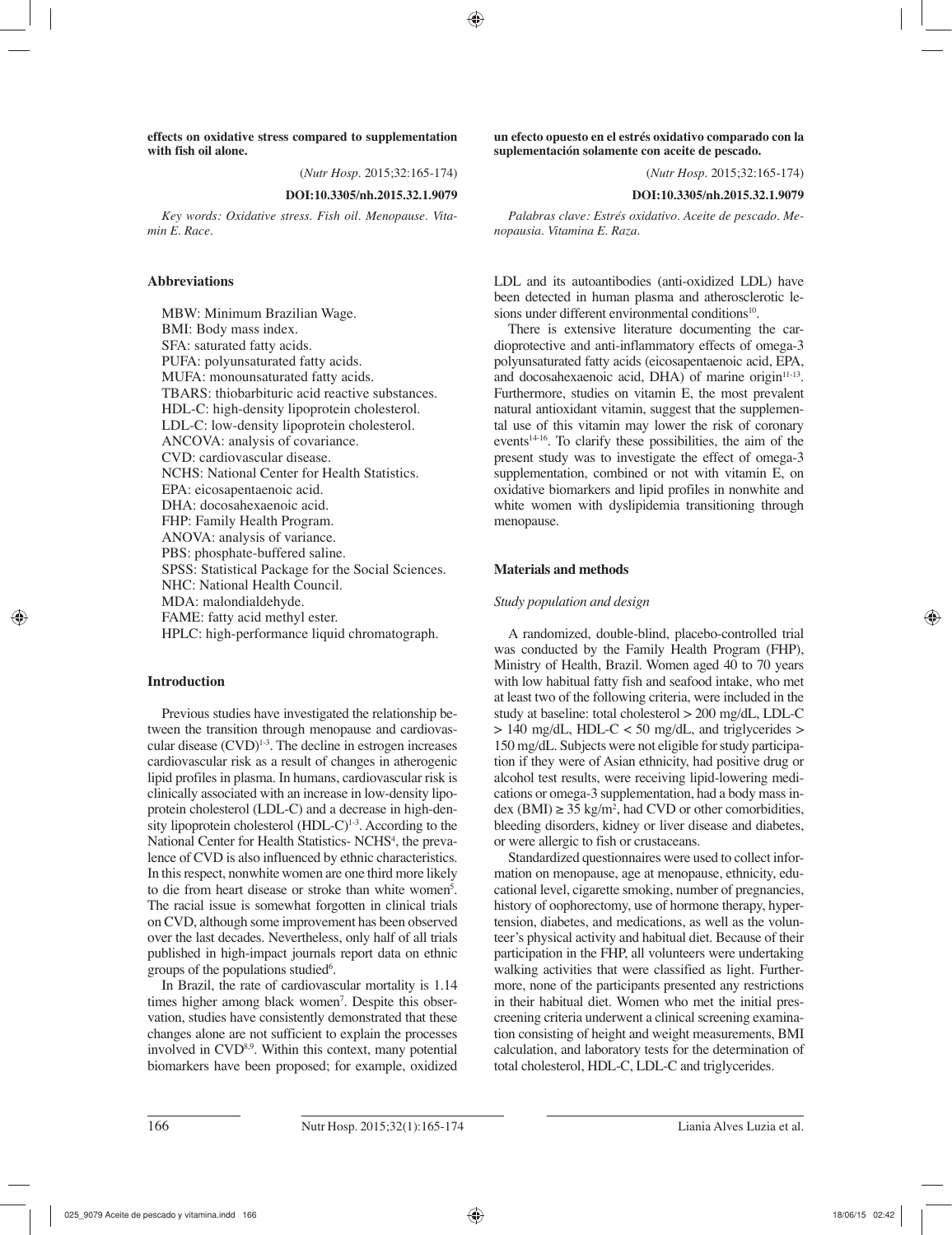The subjects were allocated as follows: fish oil (fish group, 10 nonwhite and 12 white women) receiving daily fish oil [one capsule containing 1 g of n-3 polyunsaturated fatty acids (540 mg EPA and 360 mg DHA) and one capsule of placebo containing mineral oil]; fish oil plus vitamin E (fish+VitE group, 10 nonwhite and 9 white women) receiving daily fish oil [one capsule containing 1 g of n-3 polyunsaturated fatty acids (540 mg EPA and 360 mg DHA)] and one capsule of vitamin E (containing 400 mg vitamin E/ alpha-tocopherol) and placebo (placebo group, 9 nonwhite and 9 white women) receiving daily two capsules of placebo (containing mineral oil). The treatment was administered before the two main meals of the day for 3 months. The subject participation and flow diagram of the progress through the study are shown in Figure 1.

Adherence was evaluated by counting the remaining capsules and by evaluating changes in the concentrations of specific plasma fatty acids at the end of each treatment period.

## *Ethics*

The clinical protocol of this study was approved by the Ethics Committee of the School of Public Health and the study was conducted in accordance with the ethical guideline of the National Health Council (NHC). All subjects gave their informed consent.

For treatment administration, gelatin-based softgel capsules of approximately 1 g were manufactured in accordance with good manufacturing practices. The capsules containing the test and placebo medications had the same shape and appearance.

# *Sample collection and biochemical analyses*

Baseline data of all outcome measures were collected from the participants before the first treatment. These measurements were repeated after 90 days. Biochemical parameters were measured in blood samples at baseline and after 45 and 90 days.

Peripheral blood samples were collected after a 12 hour fast and were immediately centrifuged at 700 *g* for 15 minutes at 20°C. All samples were kept frozen (-80°C) until the time of analysis and all tests were performed in duplicate. Serum total cholesterol, HDL-C, and triglyceride levels were measured by validated routine laboratory methods based on immunoenzymatic and colorimetric tests, using an automated analyzer (Roche Hitachi 912 Chemistry Analyzer). LDL-C was obtained using the Friedewald equation.

# *Detection of anti-LDL- autoantibodies*

Anti-LDL- monoclonal antibodies were characterized using the protocol described by Damasceno et

al.<sup>17</sup> LDL previously isolated by fast protein liquid chromatography was used for coating the plates. LDLwas diluted in 0.25 M carbonate-bicarbonate, pH 9.6, to reach a final concentration of  $0.5 \mu$ g protein/well. The plates were incubated for 12 hours at 4°C. After this period, the plates were blocked with 50.0 g/L skim milk (Molico, Nestlé, Araçatuba, SP, Brazil) in phosphate-buffered saline (PBS) for 2 hours and washed four times with PBS in an automated plate washer. The plasma samples diluted 1:800 in PBS (v/v) were added and the plates were kept at room temperature for 2 hours. The plates were then washed four times with PBS. Next, human anti-IgG peroxidase (Sigma Chemical, St. Louis, MO, USA) was added at a proportions of 1:100 in PBS. The plates were incubated for 90 minutes and washed four times. The color reaction was developed by adding 3,3',5,5'-tetramethylbenzidine as chromogenic substrate. The plates were incubated for 30 minutes at room temperature protected from light. The reaction was blocked by the addition of 50  $\mu$ L of 2  $M H_2SO_4$  and absorbance was monitored in a plate reader (Spectracount®, Canberra Company, Meriden, CT, USA) at 450 nm. For interpretation of the results, the mean absorbance minus the background was applied to the curve of the standard equation for human IgG (Sigma Chemical) (0.18-11.7 mg/mL). The results are expressed as equivalents of anti-IgG human anti-LDL- .

# *Lipid peroxides*

Lipid peroxidation was evaluated by the detection of derivative products from oxidation in plasma, substances that react with thiobarbituric acid-reactive substances (TBARS), mainly malondialdehyde (MDA)<sup>18</sup>. Briefly, plasma diluted in 0.02 M PBS, pH 7.4 (1:10, v/v), was mixed with 1 mL of freshly prepared reagent containing 0.046 M thiobarbituric acid, 0.92 M trichloroacetic acid, and 0.25 M HCl. After 30 minutes of incubation at 100°C, the samples were cooled on ice and centrifuged at 8000  $g$  for 15 minutes at 4 $\degree$ C, and absorbance of the supernatant was read at 535 nm. Freshly prepared 1,1,3,3-tetramethoxypropane was used as the standard. The results are expressed as  $\mu$ mol TBARS/L.

# *Plasma alpha-tocopherol*

Plasma alpha-tocopherol concentrations were measured in 200  $\mu$ L of the samples<sup>19</sup>. After thawing, 200  $\mu$ L ethanol was added and mixed (5 seconds). Next, 500  $\mu$ L hexane was added to the samples, which were mixed for 2 minutes and centrifuged at 700 *g* for 5 minutes. A 250  $\mu$ L aliquot of each supernatant was collected, dried under a nitrogen stream, and resuspended in 200  $\mu$ L of the mobile phase (70% acetonitrile, 20% methanol, and 10% dichloromethane). Twenty microliter was injected into a high-performance liquid chromatograph (HPLC) (Shimadzu, System Controller SCL-10AVP) equipped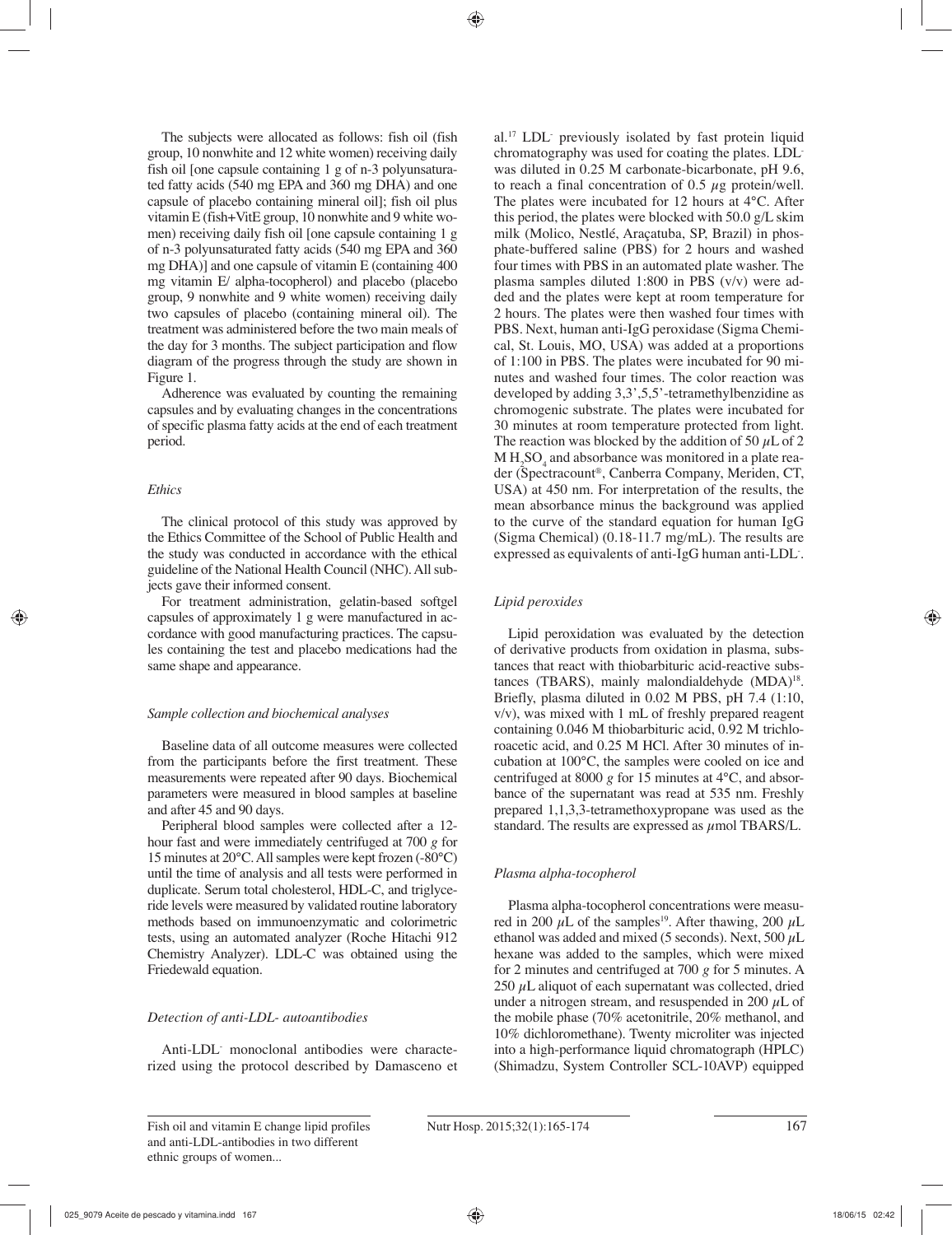with a Rheodyne manual sample injector. A fluorescence detector (Merck Hitachi L7480) was used ( $\lambda_{\text{max}}$  = 295 nm and  $\lambda_{\text{emi}} = 325$  nm). The chromatograms were integrated using the Class VP software and alpha-tocopherol concentrations were calculated by constructing calibration curves. Separation was performed on a  $5-\mu m$ HyperClone ODS C18 analytical column (Phenomenex, Torrance, CA, USA).

## *Plasma fatty acids*

Lipid extraction and separation were carried out as described by Marmer  $\&$  Maxwell<sup>20</sup>. Fatty acids were determined by saponification of aliquots of the lipid extract, in which lipids were methylated according to the method of Metcalfe et al.<sup>21</sup>. Fatty acid analysis was performed in a Shimadzu GC 2010 gas chromatograph equipped with an FID detector under the following conditions: split injection (1:30, injection volume 1  $\mu$ L); capillary column SP 2560 (Supelco) (100 m, 0.25 mm,  $0.2 \mu$ m film); injection port and detector temperatures of 250°C and 260°C, respectively; initial oven temperature of 140°C increased at 4°C/min to 240°C, which was maintained for 15 minutes; hydrogen as carrier gas at a flow rate of 1.5 mL/minute. The fatty acids were identified by comparing their retention times with those of pure standards (fatty acid methyl ester (FAME) 37, code 47885, Sigma Chemical Co.). Fatty acid composition is expressed as the percentage of total FAMEs.

## *Statistical analysis*

The normality of the variables was evaluated using the Kolmogorov-Smirnov test. The delta values (final mean – initial mean) of the biochemical variables were compared between the placebo and intervention groups by analysis of variance (ANOVA), assuming the equality of variance determined by Levene's test.

Linear regression with a 95% confidence interval was used for analysis of covariance (ANCOVA), considering the biochemical variables (total cholesterol, triglycerides, HDL-C, LDL-C, alpha-tocopherol, TBARS, and anti-LDL- autoantibodies) as the dependent variables and the group  $(0 =$  placebo;  $1 =$  fish oil or fish oil + vitamin E) as the independent variable of interest. Ethnicity  $(0 = \text{white}; 1 = \text{nonwhite})$  was used as the control variable.

Statistical significance was defined as a *p* value of less than 0.05. All statistical analyses were performed using the Statistical Package for the Social Sciences (SPSS), version 20.0.

# **Results**

Seventy-four eligible women were recruited from the FHP. Fifteen patients dropped out of the supple-

mentation program. Eight white women dropped out after 30 days, five reporting discomfort during ingestion of the capsules, two giving up, and one starting antihypertensive treatment. Three white women dropped out after 60 days because of discomfort during ingestion of the capsules and three women after 65 days because they underwent surgery for correction of glaucoma. Thus, 59 women completed the trial (Figure 1).

The sample studied had a mean age of  $51.6\pm7.8$ years and low education level and household income. Most participants were non-smokers and non-drinkers. No differences in baseline biochemical, anthropometric, socioeconomic, lifestyle and dietary characteristics were observed between the placebo and intervention groups or between ethnic groups (Table I).

Plasma concentrations of TBARS were increased in the fish oil group after 90 days when compared to the placebo and fish+VitE groups  $(p<0.001$  and  $0.015$ , respectively) (Table II).

Multiple analyses confirmed the increase in TBARS after 90 days in the fish oil group ( $\beta$ =0.045, 95%) CI=0.021, 0.069). A decrease in total cholesterol and LDL-C concentrations was observed in the fish oil-vitamin E group after 90 days ( $β = -30.993$ , 95% CI=-51.78, -10.201). Additionally, there was a reduction in anti-LDL- autoantibody concentrations after 45 days (β=-6.572, 95% CI=-11.882, -1.261). All of the effects observed were independent of ethnic group (Table III).

## **Discussion**

The present clinical trial evaluated the effect of separate or combined (with vitamin E) supplementation with fish oil in dyslipidemic women of two ethnic groups transitioning through menopause. We observed that: 1) supplementation with fish oil alone increased TBARS concentrations; 2) combined supplementation with fish oil and vitamin E reduced total cholesterol, LDL-C and anti-LDL- autoantibodies, and 3) the effects observed in the two intervention groups were independent of ethnic group.

The effects of fish oil supplementation on lipid profiles and oxidative stress have been described in the literature. Similar to the present results, Carrapeiro et al.<sup>22</sup> evaluated the effect of fish oil alone  $(2.4 \text{ g/day of})$ EPA and DHA) and combined with statin administered in a crossover study of 43 women (mean age of  $61 \pm 8$ ) years), most of them Caucasian (65%), for 6 weeks and observed an increase in plasma MDA (p=0.003) and superoxide dismutase activity ( $p=0.014$ ) and a decrease in catalase expression  $(p=0.013)$ . The authors suggested that the mechanism whereby omega-3 fatty acids increase oxidative stress is associated with changes in the expression and activity of antioxidant enzymes.

Although the present study demonstrated an increase in oxidative stress markers after supplementation with fish oil alone, the effect of omega-3 fatty acids on oxida-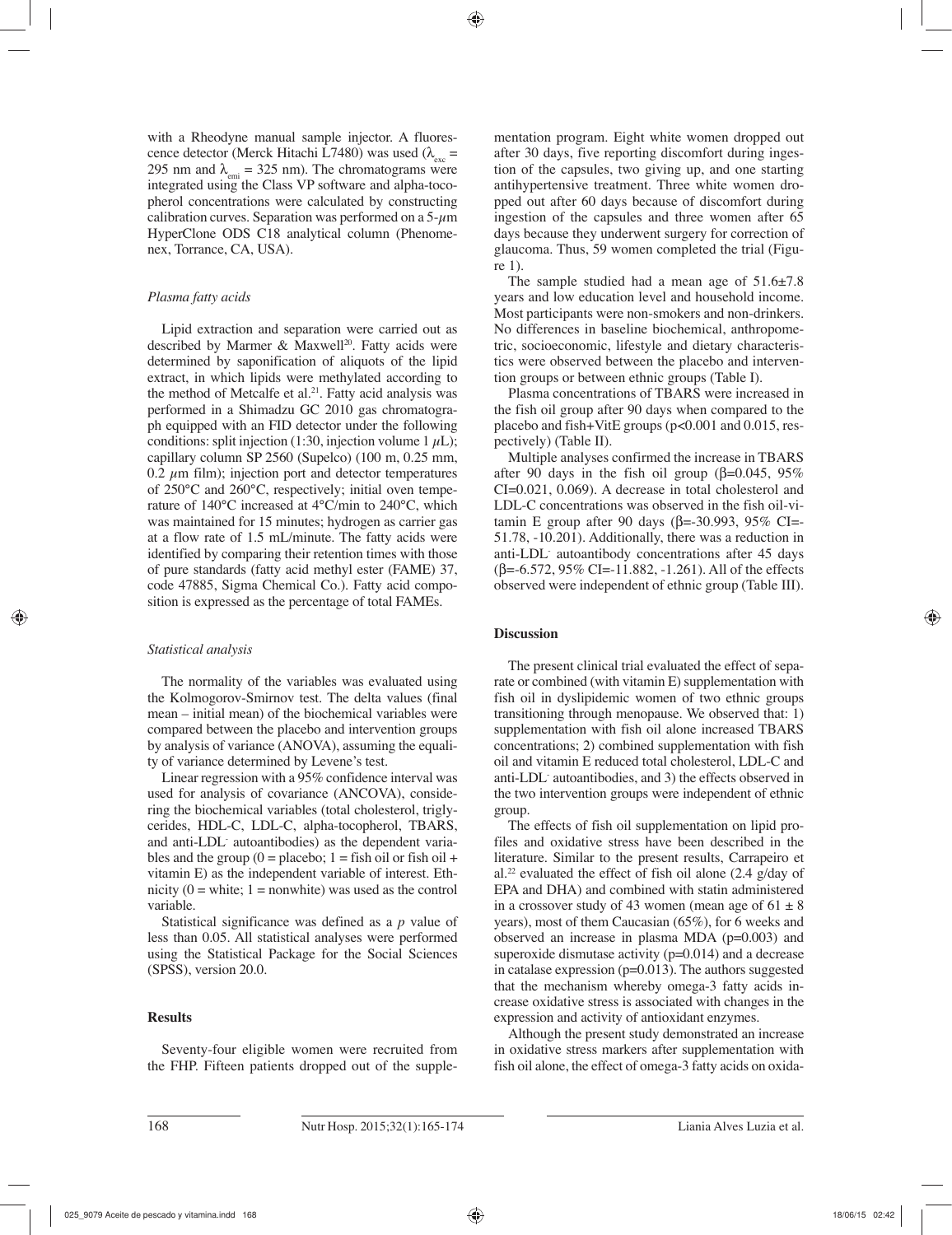

*Fig. 1.—Flow of patients through the trial.*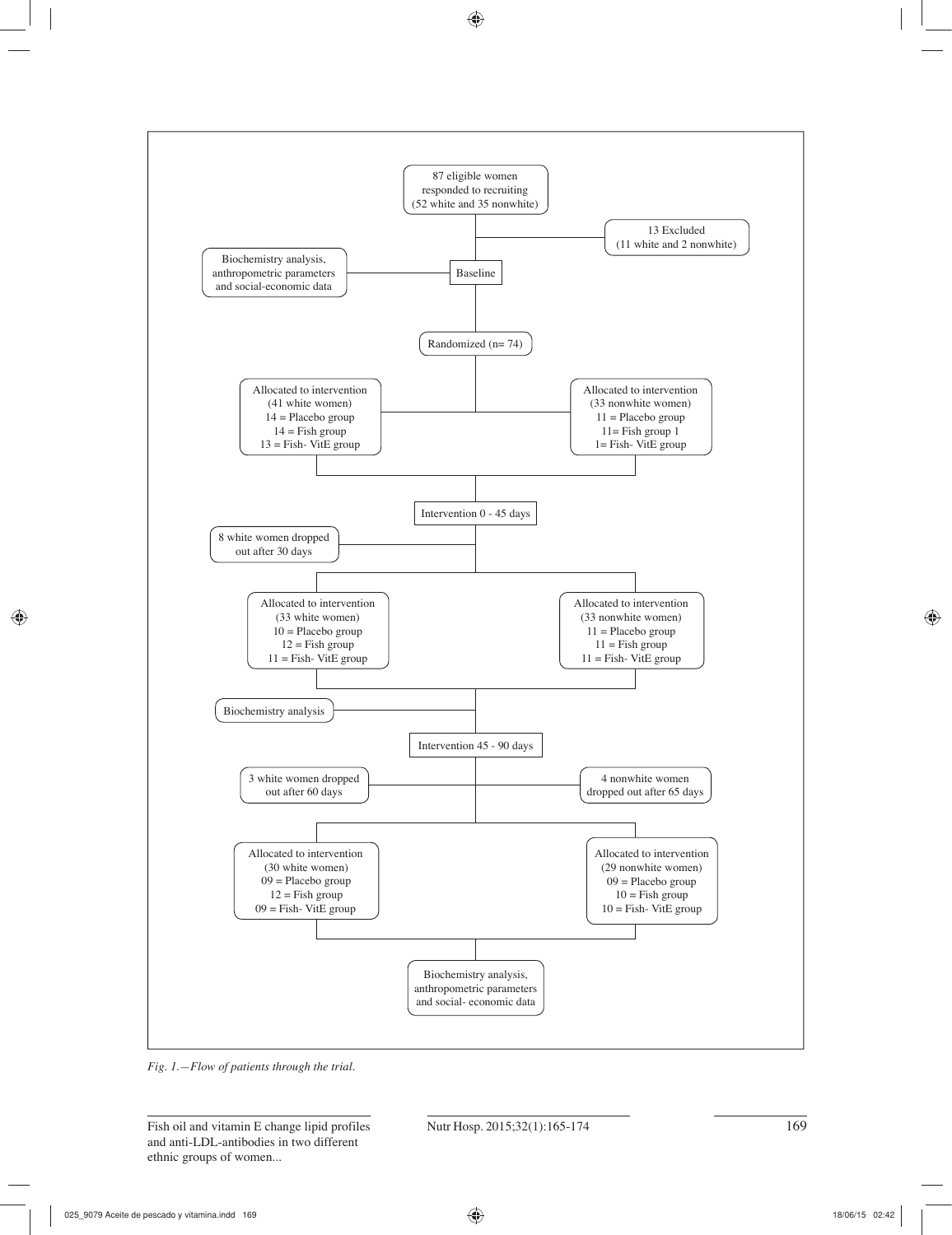| Variables                                       | Placebo<br>$n=18$ | Fish<br>$n = 22$ | $Fish + VitE$<br>$n=19$ |
|-------------------------------------------------|-------------------|------------------|-------------------------|
| Age (years)                                     | 54(8)             | 52(8)            | 50(7)                   |
| Ethnicity (nonwhite)#                           | 10(53)            | 11(46)           | 10(50)                  |
| Educational level $(0-8 \text{ years})^*$       | 15(83)            | 17(77)           | 14(74)                  |
| Per capita monthly income $(0-2 \text{ MBW})^*$ | 11(61)            | 12(55)           | 10(53)                  |
| Smoking (yes) $#$                               | 5(28)             | 4(18)            | 6(32)                   |
| Alcohol intake (yes) $#$                        | 3(17)             | 4(18)            | 2(11)                   |
| Physical activity (sedentary) $*$               | 2(11)             | 3(14)            | 4(21)                   |
| BMI (25.0-29.9 kg/m <sup>2)#</sup>              | 3(17)             | 5(23)            | 4(21)                   |
| Total Cholesterol (mg/dL)                       | 244 (38)          | 260(47)          | 230(31)                 |
| Triacylglycerols (mg/dL)                        | 237 (118)         | 206 (157)        | 225 (135)               |
| $HDL-C$ (mg/dL)                                 | 47(13)            | 54(13)           | 54(13)                  |
| $LDL-C$ (mg/dL)                                 | 147 (34)          | 165(34)          | 135(33)                 |
| Alpha-tocopherol $(\mu \text{mol/L})$           | 14.6(4.1)         | 15.3(4.6)        | 14.8(4.1)               |
| TBARS $(\mu$ mol/L)                             | 0.06(0.04)        | 0.04(0.04)       | 0.05(0.03)              |
| Autoantibodies anti-LDL- (mg/mL)                | 43.4(6.9)         | 46.7(10.6)       | 48.2(4.1)               |
| Fatty acids plasma                              |                   |                  |                         |
| $SFA(\%)$                                       | 32.4(4.3)         | 32.5(11.6)       | 31.2(4.3)               |
| $MUFA (\%)$                                     | 21.2(5.0)         | 23.3(9.3)        | 21.2(4.1)               |
| PUFA $(\%)$                                     | 46.4(8.5)         | 40.0(17.8)       | 47.6(7.2)               |
| $\Omega$ 3 (%)                                  | 5.5(6.2)          | 4.8(5.7)         | 5.5(3.2)                |
| $\Omega$ 6 (%)                                  | 40.9(6.1)         | 35.3(16.5)       | 42.1(6.5)               |

**Table I**  *Baseline characteristics and biochemical data of women according to intervention*

Data were reported as mean (standard deviation - SD) or <sup>#</sup>n (%). Minimum Brazilian Wage, (1 MBW approx. US\$200); BMI: Body mass index; SFA: saturated fatty acids; PUFA: polyunsaturated fatty acids; MUFA: monounsaturated fatty acids; TBARS: thiobarbituric acid reactive substances; HDL-C: high-density lipoprotein cholesterol; LDL-C: low-density lipoprotein cholesterol.

tive stress still produces conflicting results. The present clinical trial diverges from another crossover study involving 15 postmenopausal women with a mean age of  $58 \pm 6$  years supplemented with fish oil (2.0 g EPA/day and 1.4 g DHA/day) for 5 weeks compared to sunflower and safflower oil. The authors concluded that there was no increase in oxidative stress estimated based on plasma F2-isoprostanes and MDA, although TBARS concentration was higher in the fish oil group compared to the other oils<sup>23</sup>. In another study from the same research group24 evaluating only LDL oxidation, supplementation with fish oil alone did not increase total *ex vivo* LDL particle oxidation, especially when compared to sunflower oil. Other studies also found no changes in oxidative stress markers, lipid peroxidation or inflammation after short-term omega-3 supplementation<sup>25,26</sup>.

Combined supplementation with fish oil and antioxidants has been described in the literature; however, there is still no consensus about the role of antioxidants in the reduction of oxidative stress induced by omega-3 fatty acids. In a randomized study in which 36 men were

supplemented with fish oil alone (600 mg EPA and 400 mg DHA per day) and combined with antioxidants (30 mg vitamin E, 60 mg vitamin C and 6 mg beta-carotene), an increase in oxidative stress was observed which was not attenuated by the addition of antioxidants<sup>27</sup>.

The effect of fish oil and alpha-tocopherol on the reduction of oxidative stress, measured as urinary TBARS and thiobarbituric-MDA adduct, has been demonstrated. TBARS decreased linearly with increasing alpha-tocopherol dose<sup>28</sup>. These findings agree with Meydani et al.29 who observed an increase in MDA after 2 months of daily supplementation of women with fish oil (1,680 mg EPA, 720 mg DMA and 6 IU vitamin E), even when combined with vitamin E. The authors concluded that the vitamin E concentration of the capsules was not sufficient to provide adequate antioxidant protection, thus confirming the relationship with the dose administered.

To our knowledge, this is the first study describing a reduction in anti-LDL- autoantibodies after combined supplementation of fish oil and alpha-tocopherol. Experimental data have shown that vitamin E is the most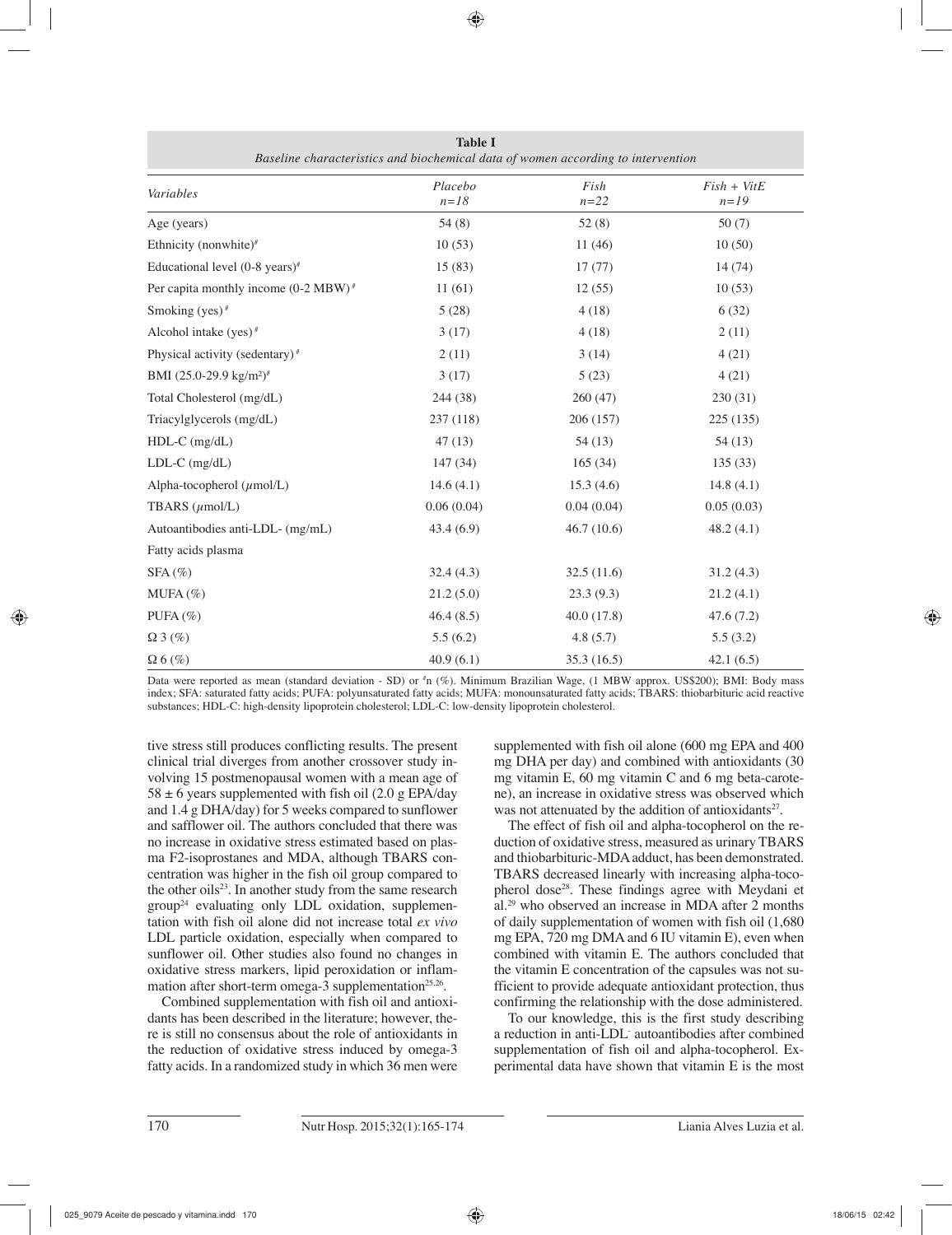| Clinical trial results of supplementation of fish oil and vitamin E by difference of means <sup>1</sup> |                      |                   |                            |
|---------------------------------------------------------------------------------------------------------|----------------------|-------------------|----------------------------|
| Variables                                                                                               | Placebo<br>Mean (SE) | Fish<br>Mean (SE) | $Fish + VitE$<br>Mean (SE) |
| Total Cholesterol (mg/dL)                                                                               |                      |                   |                            |
| 45 days                                                                                                 | $-15.0(8.2)$         | $-26.7(4.5)$      | $-23.2(5.9)$               |
| 90 days                                                                                                 | $-2.4(8.4)$          | $-14.1(6.1)$      | $-17.2(8.4)$               |
| Triacylglycerols (mg/dL)                                                                                |                      |                   |                            |
| 45 days                                                                                                 | 2.1(19.0)            | $-31.1(17.4)$     | $-25.0(13.1)$              |
| 90 days                                                                                                 | $-1.0(33.4)$         | $-32.9(18.6)$     | $-15.7(18.6)$              |
| $HDL-C$ (mg/dL)                                                                                         |                      |                   |                            |
| 45 days                                                                                                 | 2.4(2.2)             | 2.8(2.2)          | 0.5(2.1)                   |
| 90 days                                                                                                 | 3.0(4.9)             | 2.2(2.7)          | $-0.5(2.5)$                |
| $LDL-C$ (mg/dL)                                                                                         |                      |                   |                            |
| 45 days                                                                                                 | $-7.6(4.2)$          | $-23.0(4.7)$      | $-14.8(5.7)$               |
| 90 days                                                                                                 | 12.2(9.9)            | $-13.9(5.6)$      | $-9.8(8.1)$                |
| Alpha-tocopherol $(\mu$ mol/L)                                                                          |                      |                   |                            |
| 45 days                                                                                                 | $-0.2(1.2)$          | 1.3(0.8)          | 1.6(1.1)                   |
| 90 days                                                                                                 | 4.8(2.1)             | 4.2(2.0)          | 2.4(1.9)                   |
| TBARS $(\mu$ mol/L)                                                                                     |                      |                   |                            |
| 45 days                                                                                                 | $-0.02(0.01)$        | 0.02(0.01)        | 0.01(0.01)                 |
| 90 days                                                                                                 | $-0.01(0.01)^a$      | $0.05(0.01)^{b}$  | $0.01(0.01)^a$             |
| Autoantibodies anti-LDL- (mg/mL)                                                                        |                      |                   |                            |
| 45 days                                                                                                 | 0.5(1.3)             | $-4.3(3.2)$       | $-7.3(2.0)$                |
| 90 days                                                                                                 | $-11.4(2.9)$         | $-9.5(3.0)$       | $-14.7(2.8)$               |

**Table II** 

Data were reported as mean (standard error - SE) of delta values (final mean – initial mean). <sup>1</sup>Used the ANOVA test to compare the study groups. Different letters stand for statistical difference. TBARS: thiobarbituric acid reactive substances; HDL-C: high-density lipoprotein cholesterol; LDL-C: low-density lipoprotein cholesterol.

potent antioxidant in the prevention of coronary artery diseases and reduces atherosclerotic lesions induced by oxidized LDL, preventing their onset and progression<sup>30</sup>. Furthermore, Baynes & Dominiczak<sup>31</sup> related that the proliferation of endothelial and cardiac smooth muscle cells caused by the action of fatty acid peroxidation products can be blocked by antioxidants such as vitamins C and E. LDL modified by oxidation is an important atherogenic factor<sup>32</sup>. On the other hand, the formation of anti-oxidized LDL autoantibodies depends on individual susceptibility, including genetic and other factors such as the concentration of antioxidants and of unsaturated fatty acids in  $LDL<sup>33</sup>$ . The reduction in autoantibodies during combined supplementation may be explained by increased plasma immune complexes or by the individual immune response to the antigens $34$ .

Combined supplementation provided better lipid profile results, reducing total cholesterol and LDL-C. Intervention studies such as the Cambridge Heart Antioxidant Study  $(CHAOS)^{35}$  and the Grouppo Italiano per ló Studio Della Sopravvivenza nell'Infarto Miocardito (GISSI) trial<sup>36</sup> indicate an effect of vitamin E on the incidence of coronary disease.

We evaluated two ethnic groups with different cardiovascular risks as reported in the literature<sup>37,38</sup>. However, no differences in baseline characteristics were observed in the population studied and no relationship could be attributed to ethnicity, with the effects observed being independent of race.

Although not statistically significant, the relationship between different ethnic groups and the effects on cardiovascular health require close attention since most data show differences between ethnic groups. However, there is still a lack of data, a fact limiting strategies designed to improve cardiovascular health, especially in the nonwhite population $39-41$ .

The strengths of the present study include its duration of 90 days, which is relatively long when compared to other studies. We also observed high compliance of the participants as demonstrated by capsule count and plasma EPA and DHA concentrations. This study also evaluated the influence of race on the findings, a fact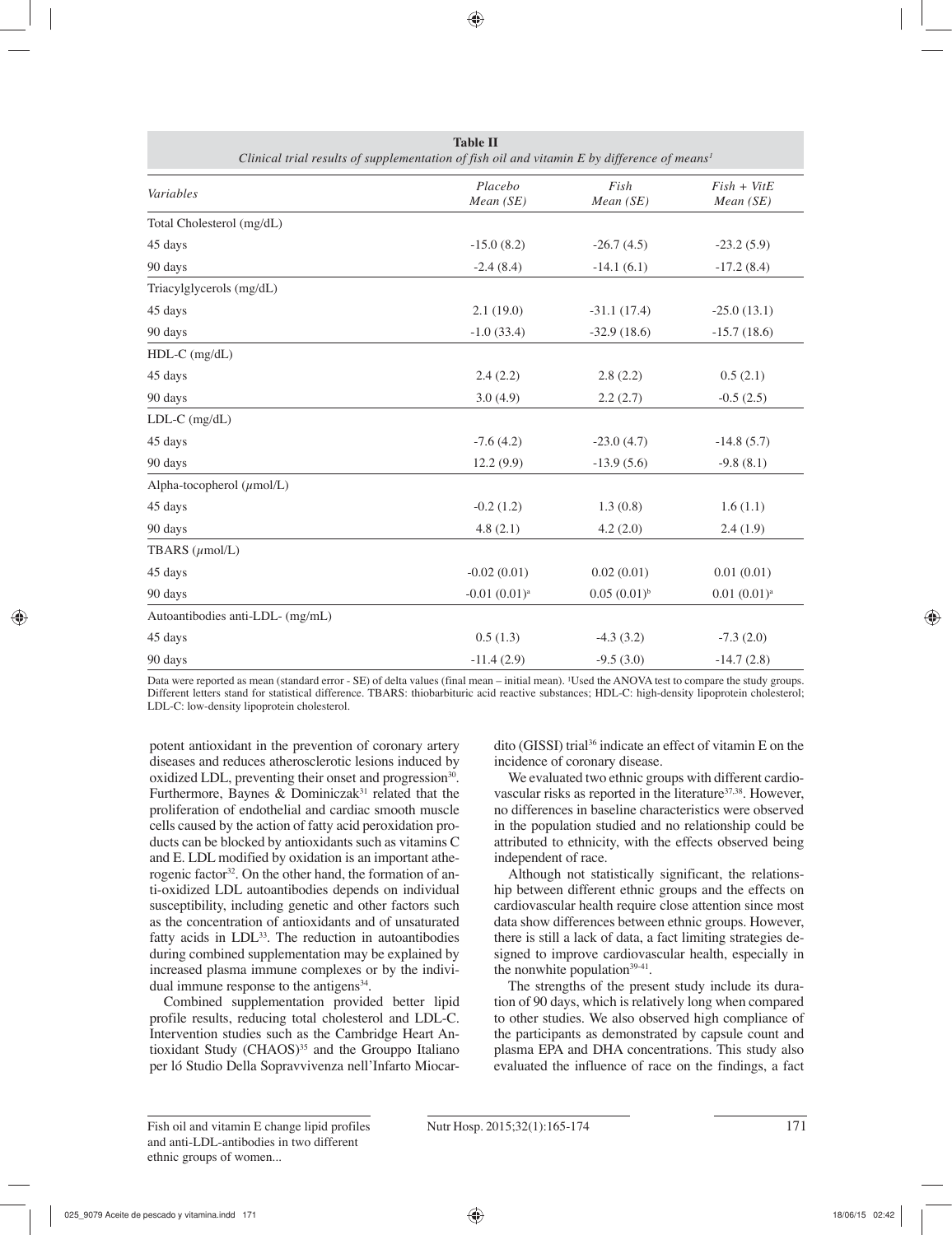|                                              |                                | Fish                                       | $Fish + VitE$               |                                            |
|----------------------------------------------|--------------------------------|--------------------------------------------|-----------------------------|--------------------------------------------|
| Dependent variables                          | $\beta$ (95% CI)<br>Crude      | Adjusted for ethnicity<br>$\beta$ (95% CI) | $\beta$ (95% CI)<br>Crude   | Adjusted for ethnicity<br>$\beta$ (95% CI) |
| Total Cholesterol (mg/dL)                    |                                |                                            |                             |                                            |
| 45 days                                      | (.288; 9.074)<br>$-5.107(-19)$ | $-5.172(-19.526; 9.182)$                   | $-15.651(-32.944;1.642)$    | $-15.564(-33.099; 1.972)$                  |
| 90 days                                      | .308;12.001)<br>$-8.153(-28$   | $-7.714(-27.361;11.933)$                   | $-22.960(-44.184; -1.736)$  | $-22.473(-43.312;-1.633)$                  |
| Triacylglycerols (mg/dL)                     |                                |                                            |                             |                                            |
| 45 days                                      | .508; 13.447<br>$-38.031(-89)$ | $-38.798(-91.133;13.538)$                  | $-28.482(-74.727;17.762)$   | $-28.735(-75.538;18.068)$                  |
| 90 days                                      | $-37.307(-110.489; 35.875)$    | $-38.232(-112.661;36.196)$                 | $-14.886(-92.585; 62.814)$  | $-15.104(-93.935;63.727)$                  |
| HDL-C (mg/dL)                                |                                |                                            |                             |                                            |
| 45 days                                      | 488;8.903)<br>$3.208(-2.$      | 3.465 (-2.175;9.104)                       | $-0.530(-6.847; 5.788)$     | $-0.695 (-6.982; 5.592)$                   |
| 90 days                                      | 4.458 (-4.770;13.686)          | 4.702 (-4.590;13.994)                      | $0.754(-9.692; 11.200)$     | $0.847(-9.742:11.437)$                     |
| LDL-C (mg/dL)                                |                                |                                            |                             |                                            |
| 45 days                                      | $-12.367(-25.366;0.633)$       | $-12.449(-25.446;0.548)$                   | $-11.889(-25.679, 1.901)$   | $-10.731(-24.542;3.080)$                   |
| 90 days                                      | $-17.097(-36.855;2.661)$       | $-16.807$ $(-36.317;2.703)$                | $-30.993(-51.784; -10.201)$ | $-29.396(-50.552,-8.240)$                  |
| Alpha-tocopherol (umol/L)                    |                                |                                            |                             |                                            |
| 45 days                                      | 1.795 (-0.748;4.338)           | 1.914 (-0.567;4.394)                       | $1.780(-1.592; 5.151)$      | 1.908 (-1.129;4.945)                       |
| 90 days                                      | 561;5.426)<br>$-0.067(-5)$     | $0.014 (-5.543; 5.571)$                    | $-2.366(-8.191;3.458)$      | $-2.182(-7.646; 3.281)$                    |
| TBARS (µmol/L)                               |                                |                                            |                             |                                            |
| 45 days                                      | $0.019(-0.001;0.039)$          | 0.019(0.000;0.039)                         | $0.005(-0.016;0.026)$       | $0.005 (-0.016; 026)$                      |
| 90 days                                      | 0.045(0.021;0.069)             | 0.045(0.020;0.069)                         | $0.006(-0.015;0.027)$       | $0.006(-0.015;0.027)$                      |
| Autoantibodies anti-LDL- $(\mu g/\text{mL})$ |                                |                                            |                             |                                            |
| 45 days                                      | $-2.251(-8.903;4.400)$         | $-2.085(-8.753;4.582)$                     | $-6.572(-11.882; -1.261)$   | $-6.531(-12.005; -1.057)$                  |
| 90 days                                      | 5.105 (-1.478;11.688)          | 5.248 (-3.756;9.247)                       | 0.547 (-7.974;9.067)        | $-0.640(-9.106; 7.827)$                    |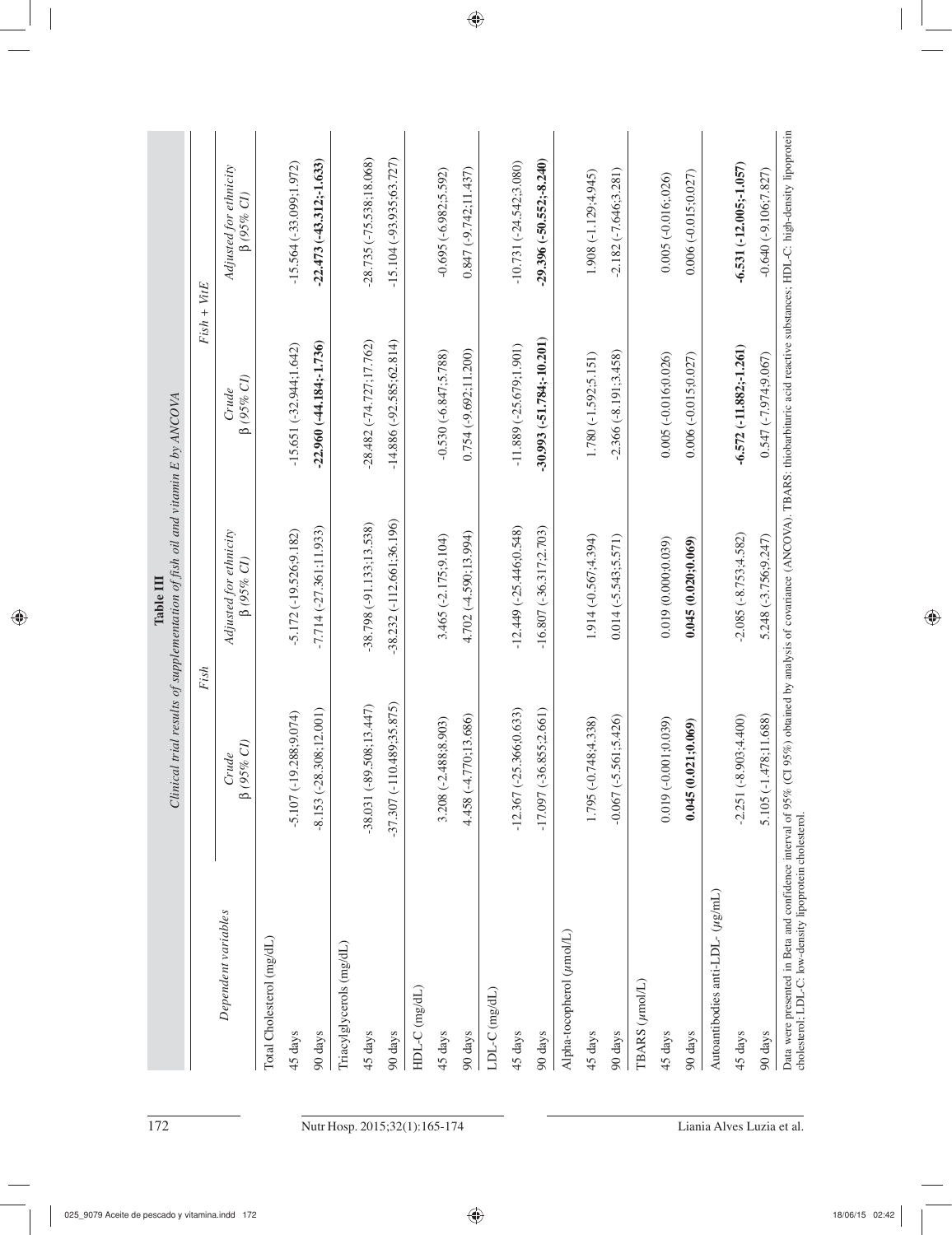reported in few studies. Furthermore, highly specific and sensitive methods, such as gas chromatography and HPLC, were used for analysis of the outcomes described.

The present study has some limitations such as the small number of participants. Nevertheless, we found a significant difference in some outcomes. Another limitation is the fact that the diet or physical activity of the participants during the intervention was not evaluated. However, we studied a low-income population which had low intake of fish and other sources of omega-3 fatty acids already at the beginning of the intervention. We therefore believe that no change occurred in the eating pattern during the intervention.

In view of their important role in oxidative stress and cardiovascular risk, the absence of biomarkers of inflammation would be a possible limitation of the study. However, previous studies could not obtain consistent results regarding the effect of omega-3 supplementation on plasma biomarkers of the acute-phase response  $42,43$ , showing no dose-response effect<sup>44</sup>.

#### **Conclusion**

Combined supplementation with fish oil and vitamin E reduced total cholesterol and LDL-C, but had opposite effects on oxidative stress compared to supplementation with fish oil alone. The results of this study support the hypothesis that α-tocopherol can protect LDL-C against oxidation and that supplementation reduces the levels of anti-oxidized LDL autoantibodies in nonwhite and white women with dyslipidemia transitioning through menopause.

#### **Acknowledgements**

We would like to express our thanks to the Sao Paulo Research Foundation (FAPESP) for their financial support (2006/54832-3); to the National Council for Scientific and Technological Development (CNPq) for their support and for granting scholarships to the authors; and to the Postgraduate Public Health Program of the University of Sao Paulo.

We are also indebted to Sunflower Company and Relthy Company, which kindly donated the supplements for our experiments; and also to the participants in the trial.

#### **References**

- 1. Wellons M, Ouyang P, Schreiner PJ, Herrington DM, Vaidya D. Early menopause predicts future coronary heart disease and stroke: the Multi-Ethnic Study of Atherosclerosis (MESA). *Menopause (New York, NY)* 2012;19(10):1081.
- 2. Tom SE, Cooper R, Wallace RB, Guralnik JM. Type and timing of menopause and later life mortality among women in the Iowa established populations for the Epidemiological study

of the elderly (EPESE) cohort. *Journal of Women's Health*  2012;21(1):10-6.

- 3. Ebong IA, Watson KE, Goff Jr DC, Bluemke DA, Srikanthan P, Horwich T, et al. Age at menopause and incident heart failure: the Multi-Ethnic Study of Atherosclerosis. *Menopause*  2014;21(6):585-91.
- 4. Fryar CD, Hirsch R, Eberhardt M, Yoon S, Wright J. Hypertension, high serum total cholesterol, and diabetes: racial and ethnic prevalence differences in US adults, 1999-2006. *NCHS data brief* 2010(36):1-8.
- 5. Lloyd-Jones D, Adams R, Carnethon M, De Simone G, Ferguson TB, Flegal K, et al. Heart disease and stroke statistics—2009 update a report from the American Heart Association Statistics Committee and Stroke Statistics Subcommittee. *Circulation* 2009;119(3):e21-e181.
- 6. Zhang T, Tsang W, Wijeysundera HC, Ko DT. Reporting and representation of ethnic minorities in cardiovascular trials: a systematic review. *American heart journal* 2013;166(1):52-7.
- 7. Brasil Ministério da Saúde DATASUS [homepage on the Internet]. Informações de Saúde (TABNET) - Taxa de mortalidade específica por doenças do aparelho circulatório [acess 12 dec 2014]. Available from: http://www2.datasus.gov.br/DATA-SUS/index.php
- 8. Bello N, Mosca L. Epidemiology of coronary heart disease in women. *Progress in cardiovascular diseases* 2004;46(4):287- 95.
- 9. Silva IT, Mello A, Damasceno N. Antioxidant and inflammatory aspects of lipoprotein-associated phospholipase A2 (Lp-PLA2): a review. *Lipids Health Dis* 2011;10(170):1-10.
- 10. Grundtman C, Wick G. The autoimmune concept of atherosclerosis. *Current opinion in lipidology* 2011;22(5):327
- 11. Russo GL. Dietary n− 6 and n− 3 polyunsaturated fatty acids: from biochemistry to clinical implications in cardiovascular prevention. *Biochemical pharmacology* 2009;77(6):937-46.
- 12. de Oliveira Carvalho APS, Uehara SK, Netto JFN, Rosa G. Hypocaloric diet associated with the consumption of jam enriched with microencapsulated fish oil decreases insulin resistance. *Nutricion hospitalaria* 2014;29(5):1103-8.
- 13. Calder PC, Yaqoob P. Marine omega-3 fatty acids and coronary heart disease. *Current opinion in cardiology* 2012;27(4):412-9.
- 14. Tinkel J, Hassanain H, Khouri SJ. Cardiovascular antioxidant therapy: a review of supplements, pharmacotherapies, and mechanisms. *Cardiology in review* 2012;20(2):77-83.
- 15. Saremi A, Arora R. Vitamin E and cardiovascular disease. *American journal of therapeutics* 2010;17(3):e56-e65.
- 16. Riccioni G, D Orazio N, Salvatore C, Franceschelli S, Pesce M, Speranza L. Carotenoids and vitamins C and E in the prevention of cardiovascular disease. *International Journal for Vitamin and Nutrition Research* 2012;82(1):15-26.
- 17. Damasceno NR, Sevanian A, Apolinário E, Oliveira JM, Fernandes I, Abdalla DS. Detection of electronegative low density lipoprotein (LDL−) in plasma and atherosclerotic lesions by monoclonal antibody-based immunoassays. *Clinical biochemistry* 2006;39(1):28-38.
- 18. Esterbauer H and Cheeseman KH. Determination of aldehydic lipid peroxidation products: Malonaldehyde and 4-hydroxynonenal. In: Lester Packer ANG, editor. Methods in Enzymology: *Academic Press* 1990. p. 407-421.
- 19. Arnaud J., Fortis I., Blachier S., Kia D., Favier A. Simultaneous determination of retinol, a-tocopherol and B-carotene in serum by isocratic high-performance liquid chromatograph. *J Chromatogr B Biomed Appl* 1991;572:103-116.
- 20. Marmer WN, Maxwell RJ. Dry column method for the quantitative extraction and simultaneous class separation of lipids from muscle tissue. *Lipids* 1981;16(5):365-71.
- 21. Metcalfe L, Schmitz AA, Pelka J. Rapid preparation of fatty acid esters from lipids for gas chromatographic analysis. *Analytical chemistry* 1966;38(3):514-5.
- 22. Carrepeiro MM, Rogero MM, Bertolami MC, Botelho PB, Castro N, Castro IA. Effect of n-3 fatty acids and statins on oxidative stress in statin-treated hypercholestorelemic and normocholesterolemic women. *Atherosclerosis*  2011;217(1):171-8.